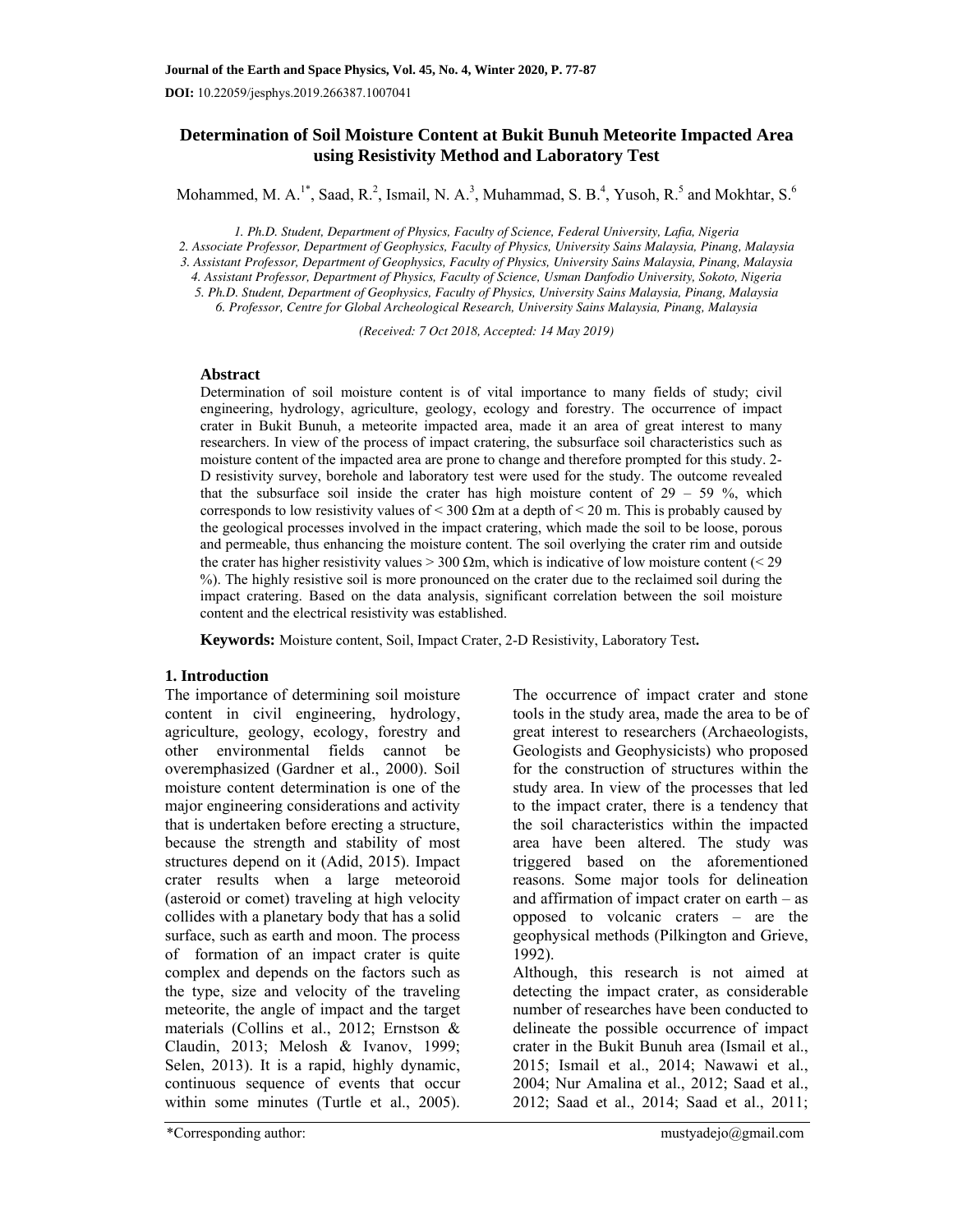Samsudin et al., 2012). Hence, this study is focused on the determination of the soil moisture content of the impacted area. Findings from this study coupled with other geotechnical parameters will serve as a guide to the engineers in designing their foundation within the area. The methods adopted in this study were based on the works of Arjwech & Everett, 2015; Hazreek et al., 2013; Nijland et al., 2010; Ozcep et al., 2010; Schwartz et al., 2008; Siddiqui et al., 2012. Their results ascertained the effectiveness of the methods in determining soil moisture content.

## 2. Location and geology of the study area

Bukit Bunuh is situated in Lenggong town of Perak, Malaysia. It lies between two mountain ranges; Titiwangsa Range and Bintang Hill with rugged topography. The entire Lenggong Valley is underlain and dominated by a granitic rocks of Jurassic end to Carbonaceous low era, which originated from Bintang Range at West of Lenggong (Saidin, 1993). Bukit Bunuh is made up of Quaternary sediment and small lithology units tephra of Tertiary ash and metasediments. Nawawi et al. (2009) reported that the surrounding topography of Bukit Bunuh was formed due to a meteorite impact, about 1.83 million years ago. Figure 1 depicts the Geological map of Lenggong

Valley showing the location of Bukit Bunuh.

### 3. Methodology

The study is divided into two phases: 2-D Laboratory resistivity survey and measurement of soil samples obtained during the borehole drilling. The first phase involves the resistivity method based on a principle of injecting electric current into the ground through a pair of current electrodes  $(C_1$  and  $C<sub>2</sub>$ ). The resulting potential difference (voltage) is measured at the surface between a pair of potential electrodes  $(P_1$  and  $P_2$ ). As the current is introduced into the ground, any variation from the pattern of potential difference expected for a homogeneous ground gives an information about the subsurface inhomogeneities (Kearey et al., 2002). The resistance values can be obtained using Ohm's Law (Equation 1). The apparent resistivity is obtained using Equation 2. Generally, in 2-D resistivity survey, current and potential electrodes are arranged linearly (Figure 2).

$$
R = \frac{V}{I} \tag{1}
$$

$$
\rho_a = \frac{V}{I} \times G \tag{2}
$$

where  $V$  is the measured potential difference, I is the input current and  $G$  is the geometric factor (which depends on the resistivity array arrangement type).



Figure 1. Geology map of Lenggong Valley with study area marked in the black box showing arrangement of resistivity survey lines and borehole locations (modified after Hidayah, 2015).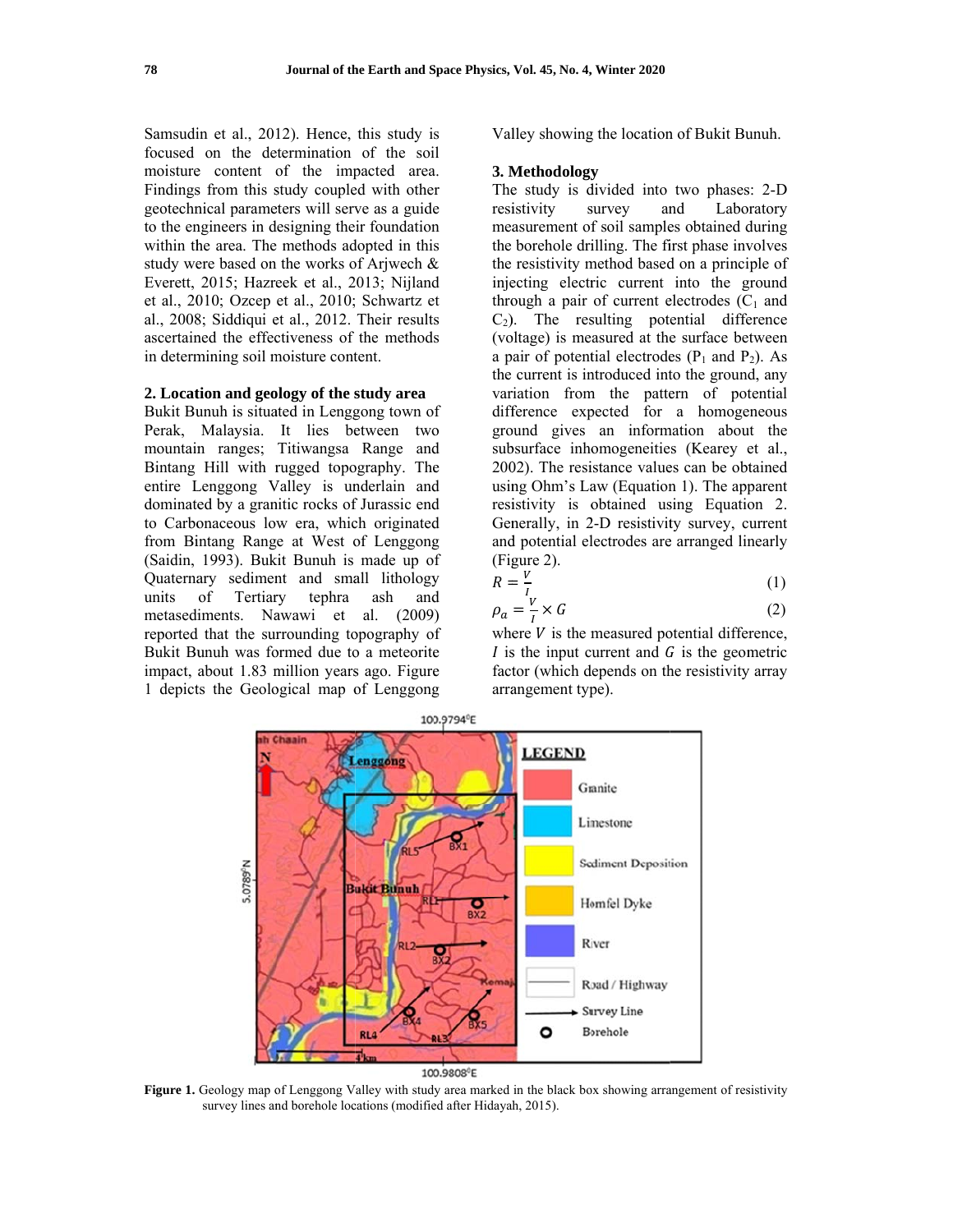

Figure 2. Four-point electrode configuration showing current and potential distribution (Modified from Nordiana et al.,  $2012$ ).

ABEM Terrameter SAS4000 system (which electrode selector, cables. includes electrodes, jumpers and a 12-volt battery) was used in acquiring the 2-D resistivity data. Pole-dipole array was used because of its high signal strength and deeper penetration to acquire data along five 2-D electrical resistivity survey lines (RL1-RL5); survey lines RL1 and RL2 inside the crater, RL3 and RL4 on the crater rim and RL5 outside the crater. Each survey line has a total length of 400 m. The acquired data was processed using RES2DINV and Surfer software packages.

In the second phase of this study, five boreholes  $(BX1 - BX5)$  were drilled along the survey lines to collect samples for the laboratory test. Two of the boreholes (BX3) and BX2) were situated inside the crater, while two others (BX4 and BX5) on the crater rim and one (BX1) outside the crater. Laboratory measurements were performed on eleven (11) samples obtained from each borehole at varying depths. Moisture content was then determined for the soil samples while Rock Quality Designation (RQD) test was carried out for the rock core sample. Equation 3 was used to calculate the moisture content. The 2-D resistivity result was correlated with the laboratory parameters result to generate a standard table for bulk resistivity against moisture content and RQD for impacted soil and rock inside, on the crater rim and outside the crater.

$$
MC = \frac{m_2 - m_3}{m_3 - m_1} \times 100\tag{3}
$$

where  $m_1$  is the mass of container,  $m_2$  is the mass of container and wet soil and  $m_3$  is the mass of the container and dry soil.

#### **4. Results and Discussion**

The results obtained from 2-D resistivity survey and laboratory test of the study are presented. Two resistivity groups were identified from results obtained for all the survey lines (RL1-RL5); low resistivity zone with values < 300  $\Omega$ m and high resistivity zone with values > 300  $\Omega$ m. The moisture contents were identified in the range of 7 - 59 % for all samples collected. They are also grouped into classes; low  $(7 - 28\%)$  and high  $(29 - 59\%)$ .

### 4-1. Inside the crater

Data from 2-D resistivity survey lines RL1 and RL2 (Figure 3) conducted inside the crater show comparable results; a prominent low resistivity zone of  $\leq 300$  Qm interpreted as the overburden, which consists of clay, silt, sand with some gravel. The low resistivity might be due to the meteorite impact that create fractures, thereby making the soil to be loose, porous, and permeable that results to high moisture content. Conspicuous very low resistive zone  $(0 - 30)$  $\Omega$ m) was observed on Figure 3b. It indicates water saturated zone, which occur due to the infiltration and accumulation of water and sediments to fill the fractures created by the impact. There is presence of high resistivity zones at certain locations within the bedrock. These may be high resistive rock fragments (boulders) with resistivity values of about 2000 - 5000  $\Omega$ m, displaced during the crater forming process.

Borehole BX3 and BX2 were tied with the 2-D electrical resistivity survey lines RL1 and RL2 at distances of 200 m. The results within the range of the boreholes depth show that the overburden consists of cohesive and non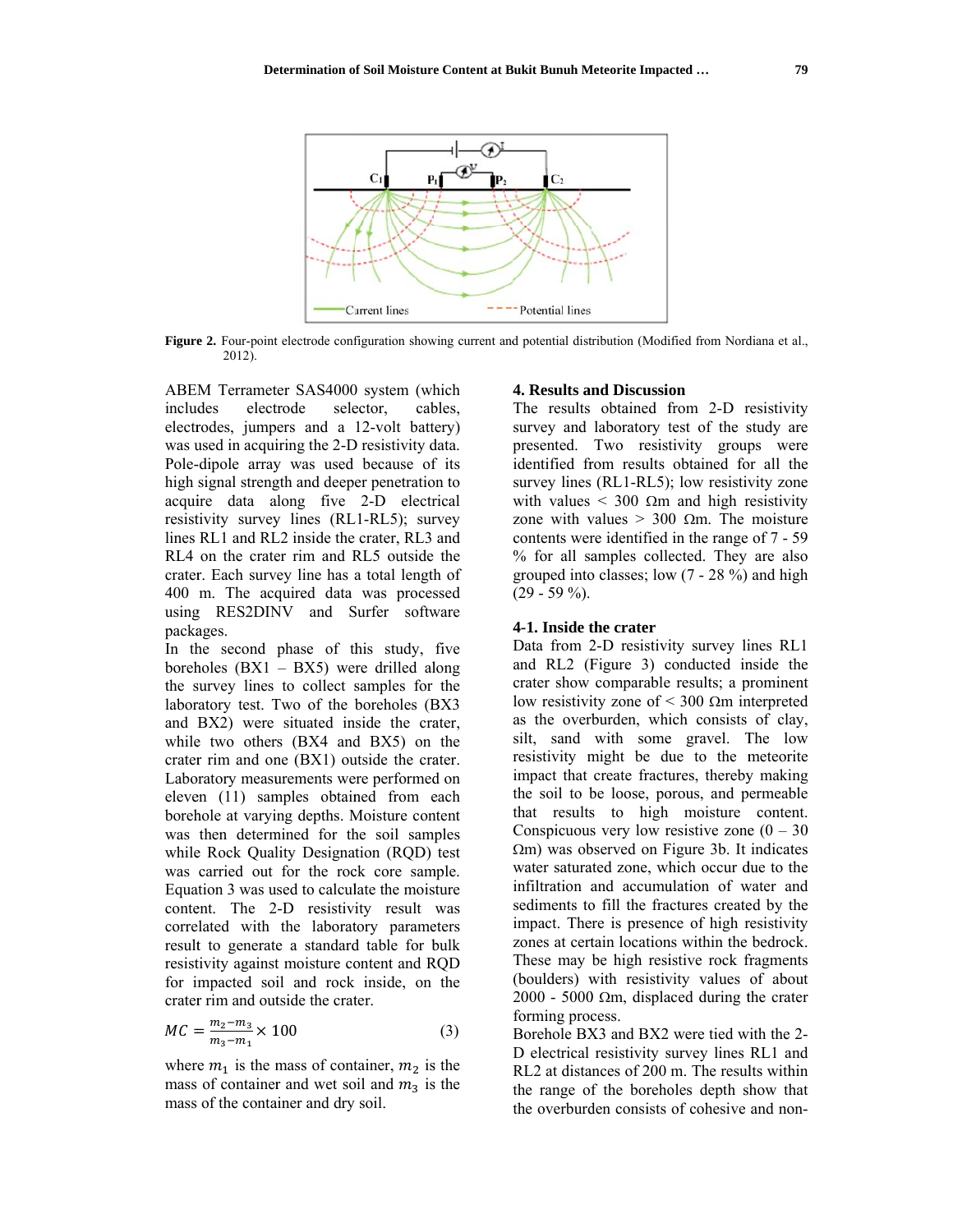cohesive soils with resistivity values ranging from 100 - 400  $\Omega$ m. The cohesive soils being the dominant material, consists of silt, sandy silt and sandy clay. The laboratory test for the soil samples from both boreholes (BX3  $\&$ BX2) revealed high moisture content in the range of 29 - 59 % for cohesive soil and 9 -21 % for the non-cohesive soil. These results are in conformity with previous studies, which indicated that the moisture content

increases with decreasing soil resistivity (Hazreek et al., 2013; Ozcep et al., 2010; Tezel & Ozcep, 2003). The bedrock is made up of slightly weathered granite with RQD values of 47 - 75 % and highly weathered granite with an RQD value of 0 % (Table 1). The RQD value of 0% means the rock is completely weathered and there would be problem of bearing capacity when founding civil engineering structures.



**Figure 3.** 2-D resistivity model of (a) RL1 and BX3 and (b) RL2 and BX2.

| BH No. | Sample         | Depth | $\rho$ ( $\Omega$ m) | Resistivity,     | Moisture        | RQD(%)           | Lithology                         |  |
|--------|----------------|-------|----------------------|------------------|-----------------|------------------|-----------------------------------|--|
|        | No.            | (m)   | Section              | $\rho(\Omega m)$ | Content $(\% )$ |                  |                                   |  |
|        | S1             | 1.5   |                      | 102.4995         | 35              |                  |                                   |  |
|        | S <sub>2</sub> | 3     |                      | 194.9456         | 29              |                  | Sand, Coarse Sand & Gravel        |  |
|        | S <sub>3</sub> | 4.5   |                      | 287.3918         | 27              |                  |                                   |  |
|        | S4             | 6     |                      | 2028.033         | 17              |                  | Silty Sand & Clay                 |  |
|        | S <sub>5</sub> | 7.5   |                      | 2768.674         | 11              |                  |                                   |  |
| BX3    | S6             | 9     |                      | 4509.315         | 16              |                  | Stiff Silt with some Sand         |  |
|        | S7             | 10.5  |                      | 5616.328         | 9               |                  |                                   |  |
| BX2    | Y1             | 12.5  |                      | 5723.342         |                 | 47               |                                   |  |
|        | Y <sub>2</sub> | 14.5  |                      | 5830.355         |                 | 70               | <b>Slightly Weathered Granite</b> |  |
|        | Y3             | 16    |                      | 4169.278         |                 | 69               |                                   |  |
|        | Y4             | 18    |                      | 2508.201         |                 | 55               |                                   |  |
|        | S <sub>1</sub> | 3     |                      | 379.5182         | 59              |                  |                                   |  |
|        | S <sub>2</sub> | 4.5   |                      | 420.4168         | 34              |                  |                                   |  |
|        | S <sub>3</sub> | 6     |                      | 821.3155         | 27              |                  | Silty Sand & Clay                 |  |
|        | S4             | 7.5   |                      | 1022.2142        | 24              |                  |                                   |  |
|        | S5             | 9     |                      | 1785.7357        | 22              |                  |                                   |  |
|        | S <sub>6</sub> | 10.5  |                      | 2549.2572        | 18              |                  | Stiff Silt with some Sand         |  |
|        | S7             | 12.   |                      | 3312.7788        | 16              |                  |                                   |  |
|        | Y1             | 13.5  |                      | 2399.8823        |                 | 51               |                                   |  |
|        | Y <sub>2</sub> | 15    |                      | 1086.9858        |                 | 75               | <b>Slightly Weathered Granite</b> |  |
|        | Y3             | 18    |                      | 993.4589         |                 | 62               |                                   |  |
|        | Y4             | 19.5  |                      | 1086.9858        |                 | $\boldsymbol{0}$ | Highly Weathered Granite          |  |

Table 1. Laboratory and field measurement of some geotechnical parameters of BX3 & BX2.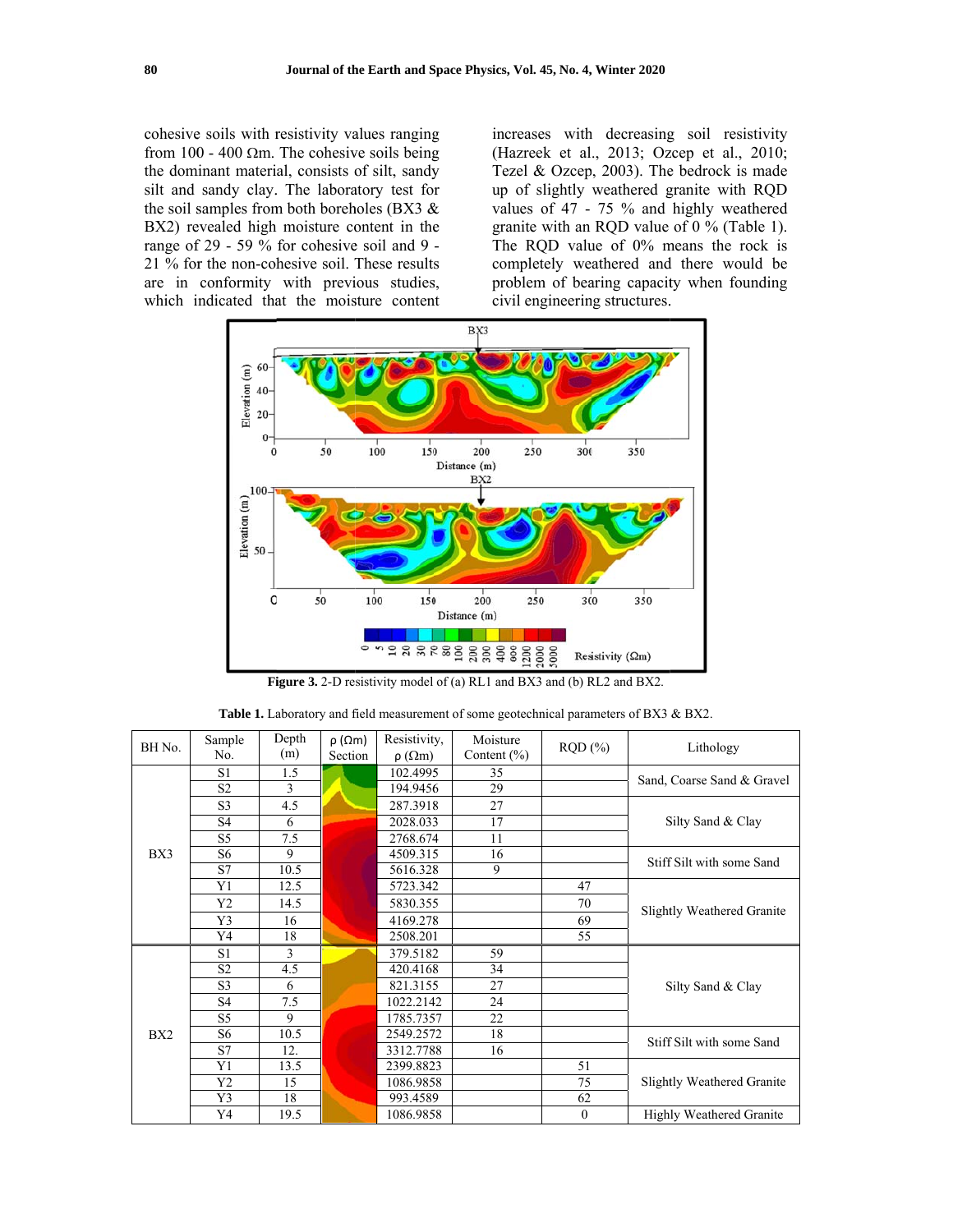### **4-2. On the Crater Rim**

Data from resistivity survey lines, RL3 and RL4 (Figure 4) acquired on the crater rim show a thin overburden. The profile, RL4 which was closer to the inside crater at lower elevation than RL3, reveals a high resistivity zone for the overburden. This might be due to the presence of reclaimed soil when the area was impacted by a meteorite, which as a result, made the overburden soil on the crater rim to have a low moisture content. It has been proven by borehole record that both survey lines show a bedrock at a depth of about 10.5 m with resistivity values ranging from 2000 - 5000  $\Omega$ m. The resistivity of the bedrock decreases with depth, which indicates that the bedrock is fractured. Normally, when fracture occurs, water and sediments tend to fill the cracks thereby resulting in low resistivity. A low resistivity zone  $\leq$  300  $\Omega$ m at positions 150 and 300 m along profile RL4 was observed within the bed rock, which is also due to the fractures as shown in Figure 4b.

Laboratory results obtained from boreholes BX5 and B X4, located along line RL3 and RL4 at distances 200 m and 220 m respectively , revealed th hat the overb burden on the crater also consists of cohesive and noncohesive soils, but mostly dominated by noncohesive soil with a slightly lower moisture content of  $10 - 20$  % (Table 2). The low moisture co ntent corres ponds with the high resistivity of the overburden on the crater rim. This also accords with the findings of Hazreek et al. (2013) and Siddiqui et al.  $(2012)$ , which found that high resistive soil is characterized by low soil moisture content. The cohesive soil is made up of clay and silt, while the non-cohesive is made up of sand and gravel. The bedrock on the crater rim is made up of highly fractured granite, resulting in 0 % RQ QD value an d slightly w weathered granite with RQD values of  $56.0 - 86.7$  %.



**Figure 4.** 2-D resistivity model of (a) RL3 and BX5 and (b) RL4 and BX4.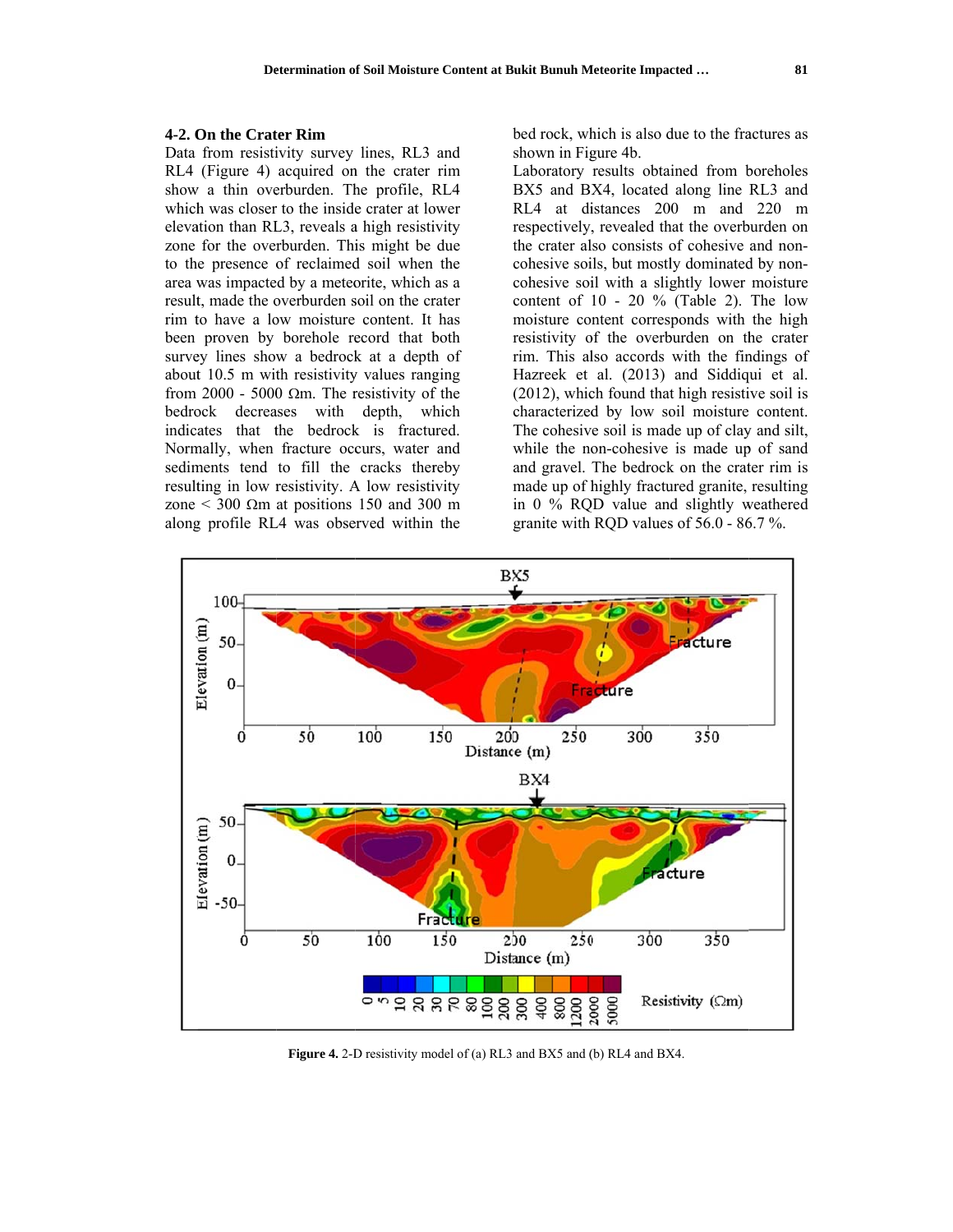| BH No. | Sample<br>No.  | Depth<br>(m) | $\rho$ ( $\Omega$ m)<br>Section | Resistivity,<br>$\rho(\Omega m)$ | Moisture<br>Content $(\% )$ | <b>RQD</b><br>$(\%)$ | Lithology                             |  |
|--------|----------------|--------------|---------------------------------|----------------------------------|-----------------------------|----------------------|---------------------------------------|--|
|        | S <sub>1</sub> | 1.5          |                                 | 1576.8863                        | 18                          |                      |                                       |  |
|        | S <sub>2</sub> | 3            |                                 | 2496.3071                        | 11                          |                      | Sand, Coarse Sand & Gravel            |  |
|        | S <sub>3</sub> | 4.5          |                                 | 3150.2049                        | 10                          |                      |                                       |  |
|        | S <sub>4</sub> | 6            |                                 | 2420.3450                        | 11                          |                      | Silty Sand & Clay                     |  |
|        | S <sub>5</sub> | 7.5          |                                 | 1352.6179                        | 28                          |                      |                                       |  |
| BX5    | S <sub>6</sub> | 9            |                                 | 1014.2462                        | 29                          |                      | Stiff Silt with some Sand             |  |
|        | S7             | 10.5         |                                 | 675.8746                         | 16                          |                      |                                       |  |
|        | Y <sub>1</sub> | 12           |                                 | 542.3188                         |                             | $\theta$             |                                       |  |
| BX4    | Y <sub>2</sub> | 13.5         |                                 | 533.9716                         |                             | $\overline{0}$       |                                       |  |
|        | Y3             | 15           |                                 | 500.5826                         |                             | $\overline{0}$       | Highly Weathered Granite              |  |
|        | Y4             | 16.5         |                                 | 375.3741                         |                             | 0                    |                                       |  |
|        | S1             | 1.5          |                                 | 304.1391                         | 28                          |                      |                                       |  |
|        | S <sub>2</sub> | 3            |                                 | 339.4374                         | 27                          |                      |                                       |  |
|        | S <sub>3</sub> | 4.5          |                                 | 375.8562                         | 27                          |                      | Silty Sand & Clay                     |  |
|        | S <sub>4</sub> | 6            |                                 | 359.0130                         | 25                          |                      |                                       |  |
|        | S <sub>5</sub> | 7.5          |                                 | 342.1699                         | 19                          |                      |                                       |  |
|        | S <sub>6</sub> | 9            |                                 | 356.0643                         | 17                          |                      | Stiff Silt with some Sand &<br>gravel |  |
|        | S7             | 10.5         |                                 | 431.4338                         | 12                          |                      |                                       |  |
|        | Y1             | 12           |                                 | 506.8033                         |                             | 63.6                 |                                       |  |
|        | Y <sub>2</sub> | 13.5         |                                 | 619.6277                         |                             | 86.7                 | <b>Slightly Weathered Granite</b>     |  |
|        | Y3             | 15           |                                 | 621.5342                         |                             | 56                   |                                       |  |
|        | Y4             | 16.5         |                                 | 656.6782                         |                             | 0                    | Highly Weathered Granite              |  |

Table 2. Laboratory and field measurement of some geotechnical parameters of BX5& BX4.

## 4-3. Outside the Crater

Data acquired along the resistivity line, RL5 (Figure 5) located outside the crater revealed a highly resistive bedrock  $(> 400$  $\Omega$ m), which is overlain by a thin overburden with resistivity values < 400  $\Omega$ m. At distances  $270 \text{ m} - 320 \text{ m}$  along the profile (Figure 5), the bedrock appears to be fractured or separated into two, as indicated by the decrease in resistivity. As fracture occurs within the bedrock, water seeps through the cracks, which is later filled by sediments thereby lowering the resistivity of the bedrock.

Borehole BX1 was correlated with the survey line, RL5 at distance 250 m. The borehole record agrees with the resistivity result within the range of the borehole depth  $(< 20 \text{ m})$ . The laboratory test of BX1 samples shows that the overburden within the RL5 survey line predominantly consists of cohesive soils, which are made up of sandy silt and some

non-cohesive soil (sand and gravel). The non-cohesive soil was found to have a relatively lower moisture content of 7 - 19 % compared to the cohesive soils with moisture content of  $20 - 28$  %. In accordance with the present results, previous studies have demonstrated that highly resistive soil correspond to low moisture content and viceversa. The bedrock is made up of slightly weathered granite with RQD values of 66.67 - 91.67 % and highly weathered granite with an RQD value of  $0\%$  (Table 3).

### **4-4. Simple Regression Analysis**

The results from resistivity survey and Laboratory test was analyzed to produce empirical correlation between geophysical (electrical resistivity) and geotechnical (moisture content) parameter. Soil moisture content (MC) was plotted against electrical resistivity  $(\rho)$  for the impacted soils inside, on and outside the crater rim (Figures 6a, 6b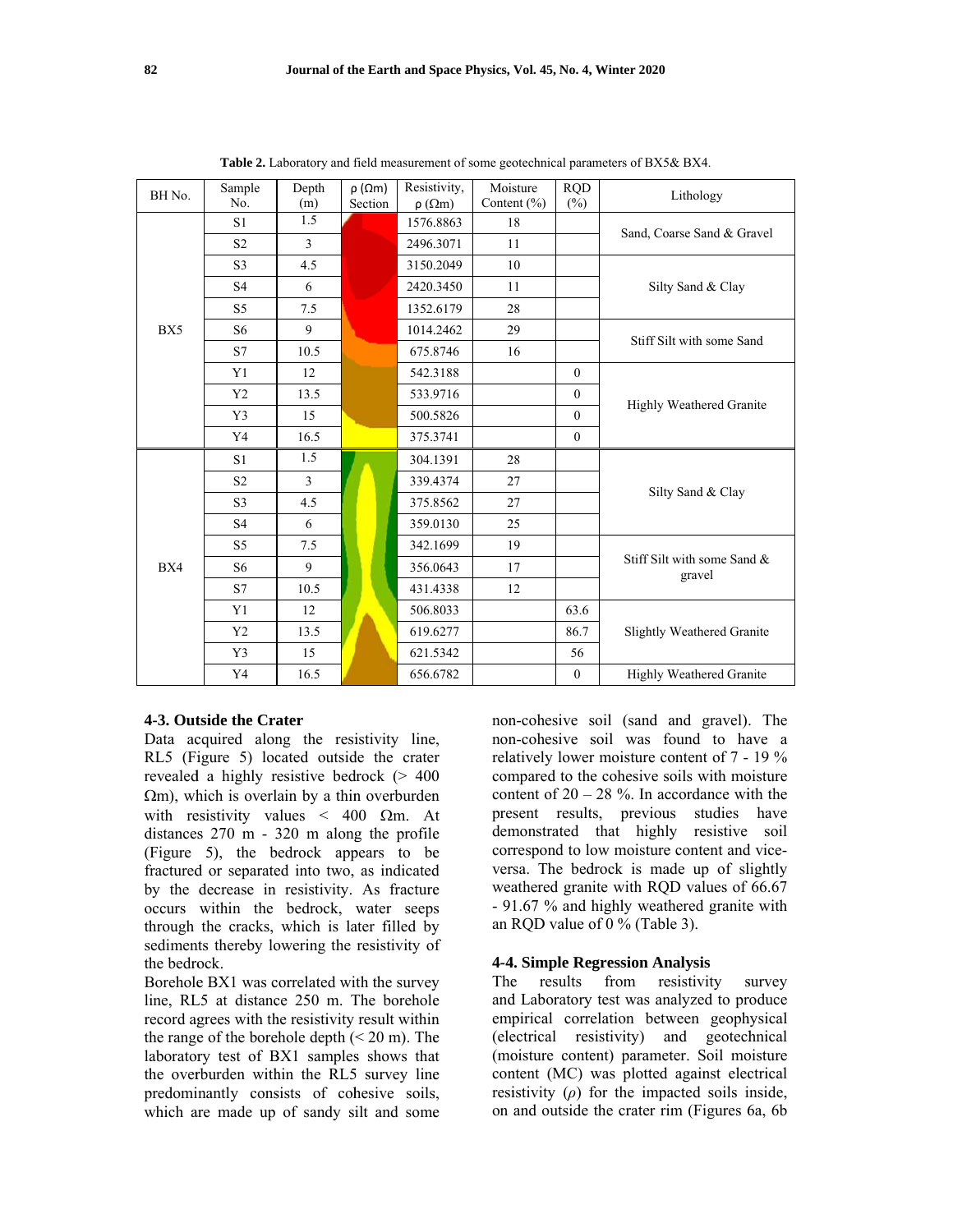& 6c) respectively. Relationship between the two parameters shows a non-linear regression correlation with equation  $4$  to  $6$ ). Power (Equations) curve fitting approximation was applied. A good power correlation was observed for the impacted soils inside, on and outside the crater rim with determination co-efficient  $R^2 = 0.6789$ , 0.6957 and 0.768 respectively. There was a similar trend in all the three plots (Figures 6a, 6b  $\&$  6c), mostly as the electrical resistivity of the soil decreases, the moisture content tends to increase. The finding is consistent with findings of previous studies by Syed et al. (2014) and Ozcep et al. (2009), which revealed that electrical resistivity decreases with increasing moisture content in soils. Higher moisture content facilitates conduction of electrical current through the movement of ions in pore water. This is because the moisture replaces the soil non-conducting air voids thus increasing the degree of saturation and results in decrease of electrical resistivity. The soil moisture content of the impacted soil inside, on and outside the crater can be estimated alternatively using Equations  $(4)$  to  $(6)$  respectively.

$$
y = 205.1x - 0.322 \tag{4}
$$

$$
y = 210.27x - 0.363\tag{5}
$$

$$
y = 346.09x - 0.626 \tag{6}
$$

where  $(y)$  represents the soil moisture content (MC) and  $(x)$  represent the electrical resistivity (ER).



Figure 5. 2-D resistivity model of RL5 and BX1.

|  | <b>Table 3.</b> Laboratory and field measurement of some geotechnical parameters of BX1 |  |  |  |  |  |
|--|-----------------------------------------------------------------------------------------|--|--|--|--|--|
|--|-----------------------------------------------------------------------------------------|--|--|--|--|--|

| BH No. | Sample<br>No.  | Depth<br>(m) | $\rho$ ( $\Omega$ m)<br>Section | Resistivity,<br>$\rho(\Omega m)$ | Moisture<br>Content $(\% )$ | <b>ROD</b><br>$(\%)$ | Lithology                  |  |
|--------|----------------|--------------|---------------------------------|----------------------------------|-----------------------------|----------------------|----------------------------|--|
|        | S1             | 1.5          |                                 | 55.85309                         | 26                          |                      |                            |  |
| BX1    | S <sub>2</sub> | 3            |                                 | 59.54512                         | 28                          |                      |                            |  |
|        | S <sub>3</sub> | 4.5          |                                 | 102.7963                         | 21                          |                      | Silty Sand & Clay          |  |
|        | S <sub>4</sub> | 6            |                                 | 146.0476                         | 20                          |                      |                            |  |
|        | S5             | 7.5          |                                 | 214.169                          | ┑                           |                      |                            |  |
|        | S6             | 9            |                                 | 316.351                          | 9                           |                      | Sand, Coarse Sand & Gravel |  |
|        | S7             | 10.5         |                                 | 418.5331                         | 10                          |                      |                            |  |
|        | Y1             | 12           |                                 | 646.4743                         |                             | 66.67                | Slightly Weathered Granite |  |
|        | Y2             | 13.5         |                                 | 874.4155                         |                             | 91.67                |                            |  |
|        | Y3             | 15           |                                 | 1156.235                         |                             | $\theta$             |                            |  |
|        | Y4             | 16.5         |                                 | 1545.81                          |                             | 0                    | Highly Weathered Granite   |  |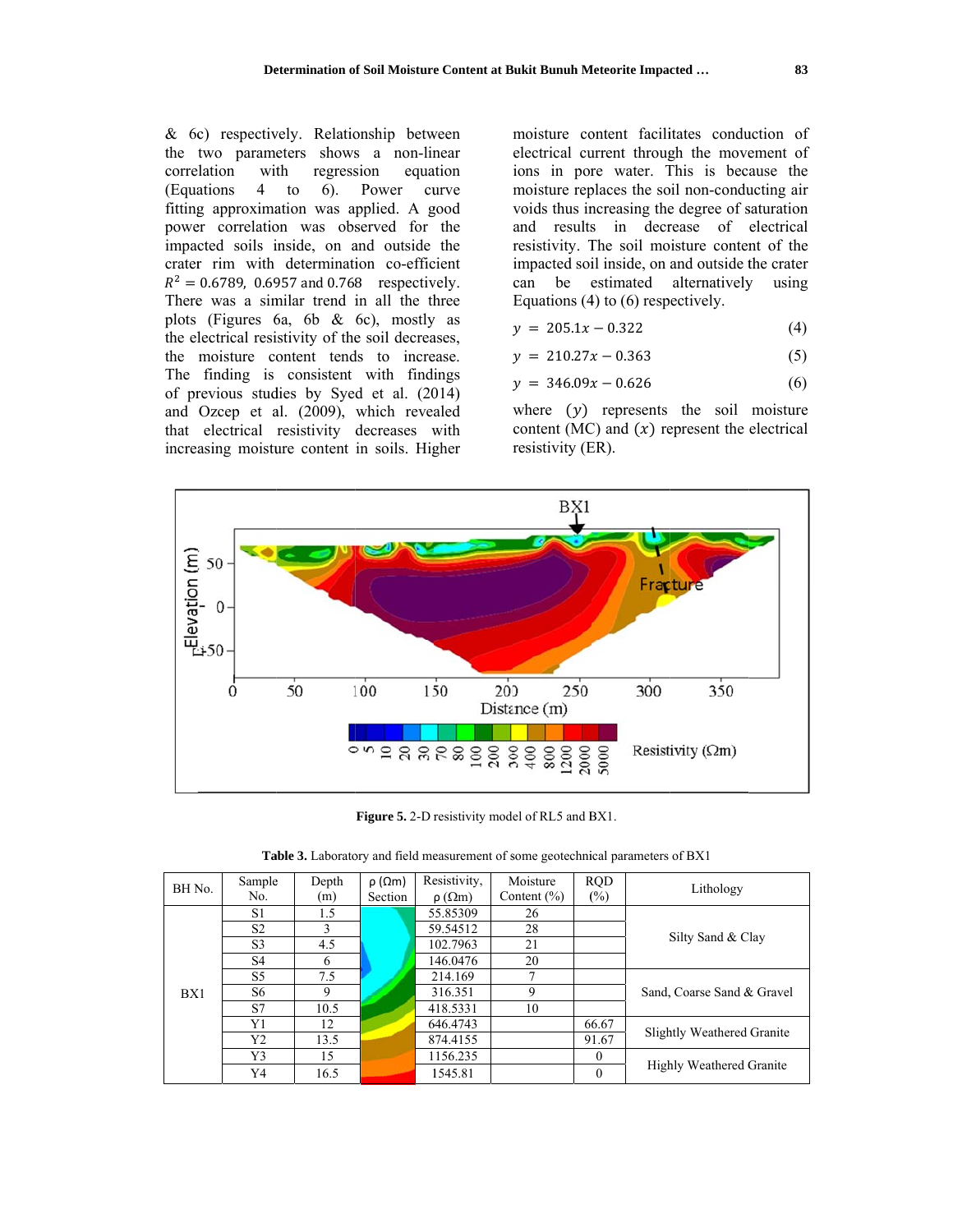

Figure 6. a: Moisture content with electrical resistivity correlation of impacted soil inside the crater, b: on the crater rim, c: outside the crater.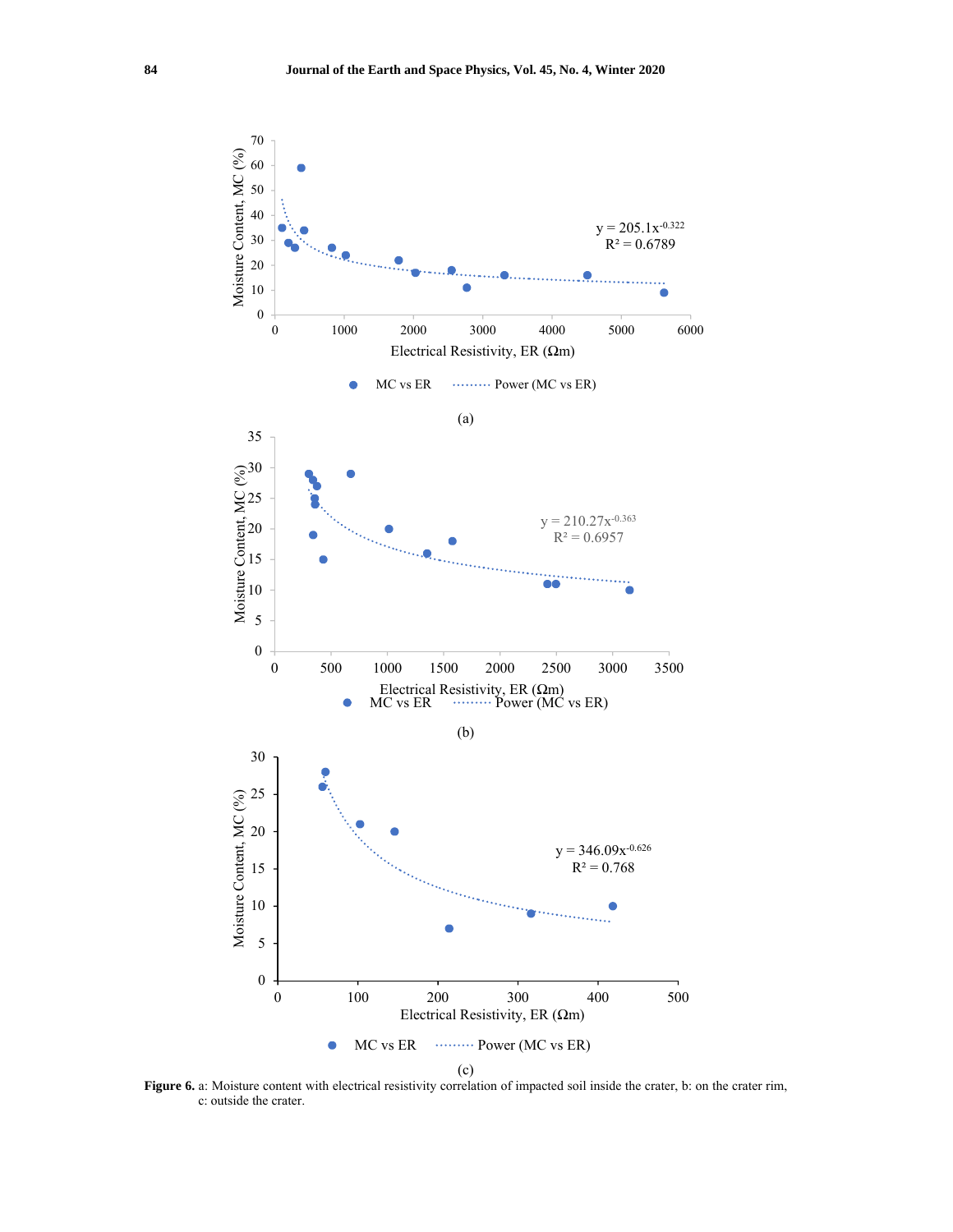#### **5. Conclusion**

The 2-D electrical resistivity and laboratory test of soil and rock materials collected have proven to be a useful tool for the determination of the soil moisture content. It is obvious from the results obtained that the soil characteristics of the impacted area have been changed because of the meteorite impact. The outcome of the study revealed that the subsurface soil inside the crater has high moisture content (29 - 59 %), which corresponds to low resistivity values (< 300  $\Omega$ m) at depths of < 20 m. This is probably caused by the geological processes involved in the impact cratering that makes the soil to be loose and porous, thus enhancing the moisture content. The soils on the crater and outside the crater have high resistivity values ( $>$  300  $\Omega$ m), which results in low moisture content  $($   $\leq$  30  $\%$ ). The highly resistive soil was more pronounced on the crater due to the reclaimed soil during the impact cratering. Based on the data analysis, significant correlation between the moisture content and electrical resistivity was observed. An empirical regression equation (Equations 4 to 6) established could be used to estimate the MC if the ER is known. In conclusion, a reference document for the electrical resistivity, moisture content and RQD on, inside and outside the impact crater was established to guide the engineers in designing the foundation of structures to be constructed.

# **Acknowledgements**

The authors wish to thank the Postgraduate students and staff of Geophysics Section, Universiti Sains Malaysia for their help during the data acquisition and Centre for Global Archaeological Research Malaysia (CGAR), Universiti Sains Malaysia for sponsoring the project.

# **References**

- Adid, K., 2015, Determination of Water Content of Soil. Retrieved February 6, 2018, from https://engineerfeed. com/ determination-of-water-content-of-soil.
- Arjwech, R. and Everett, M. E., 2015, Application of 2D electrical resistivity tomography to engineering projects: Three case studies, 37(6), 675–681.
- Collins, G. S., Melosh, H. J. and Osinski, G.

R., 2012, The impact-cratering process. Elements, 8(1), 25–30.

- Ernstson, K. and Claudin, F., 2013, Understanding the Impact Cratering Process: a Simple Approach. Retrieved December 20, 2017, from http://www.impact-structures.com.
- Gardner, C. M., Robinson, D. A., Blyth, K., and Cooper, J. D., 2000, Soil water content. Soil and environmental analysis: Physical methods. (K.A. Smith and C.E. Mullins, Eds.) (Second Edi). New York: Marcel Dekker, Inc.
- Hazreek, M., Abidin, Z., Saad, R., Ahmad, F. and Wijeyesekera, D. C., 2013, Soil Moisture Content and Density Prediction Using Laboratory Resistivity Experiment, 5(6). https://doi.org/10.7763/IJET.2013. V5.652.
- Hidayah, I. N. E., Saad, R., Saidin, M., Nordiana, M. M., Ismail, N, A. and Bery, A. A., 2015, Implementing gravity method on geological contacts in Bukit Bunuh, Lenggong, Perak (Malaysia). IOP Conference Series: Earth and Environmental Science, 23(1). https://doi.org/10.1088/1755- 1315/23/1/012011
- Ismail, N, A., Saad, R., Mokhtar, S., Nordiana, M. M., Ragu, R. R. and Mark, J., 2015, Delineating Bukit Bunuh impact crater boundary by geophysical and geotechnical investigation, 020018(2015), 020018. https://doi.org/10.1063/ 1.4914209.
- Ismail, N, A., Saad, R., Nordiana, M. M. and Mokhtar, S., 2014, The Conclusion of Searching Bukit Bunuh Crater Using Seismic Refraction Method. Electronic Journal of Geotechnical Engineering, 19, 2265–2275.
- Kearey, P., Brooks, M. and Hill, I., 2002, An Introduction to Geophysical Exploration. Blackwell Science Ltd.
- Melosh, H. J. and Ivanov, B. A., 1999, Impact Crater Collapse. Annual Review of Earth and Planetary Sciences, 27(1), 385–415. https://doi.org/10.1146/annurev. earth.27.1.385.
- Nawawi, M., Saad, R., Arifin, M.N.K., Saidin, M., Abdullah, K. and Sahibul, M. S., 2009, Integration of Geophysical and Remote Sensing Techniques for Geophysical Prospection in Lenggong ,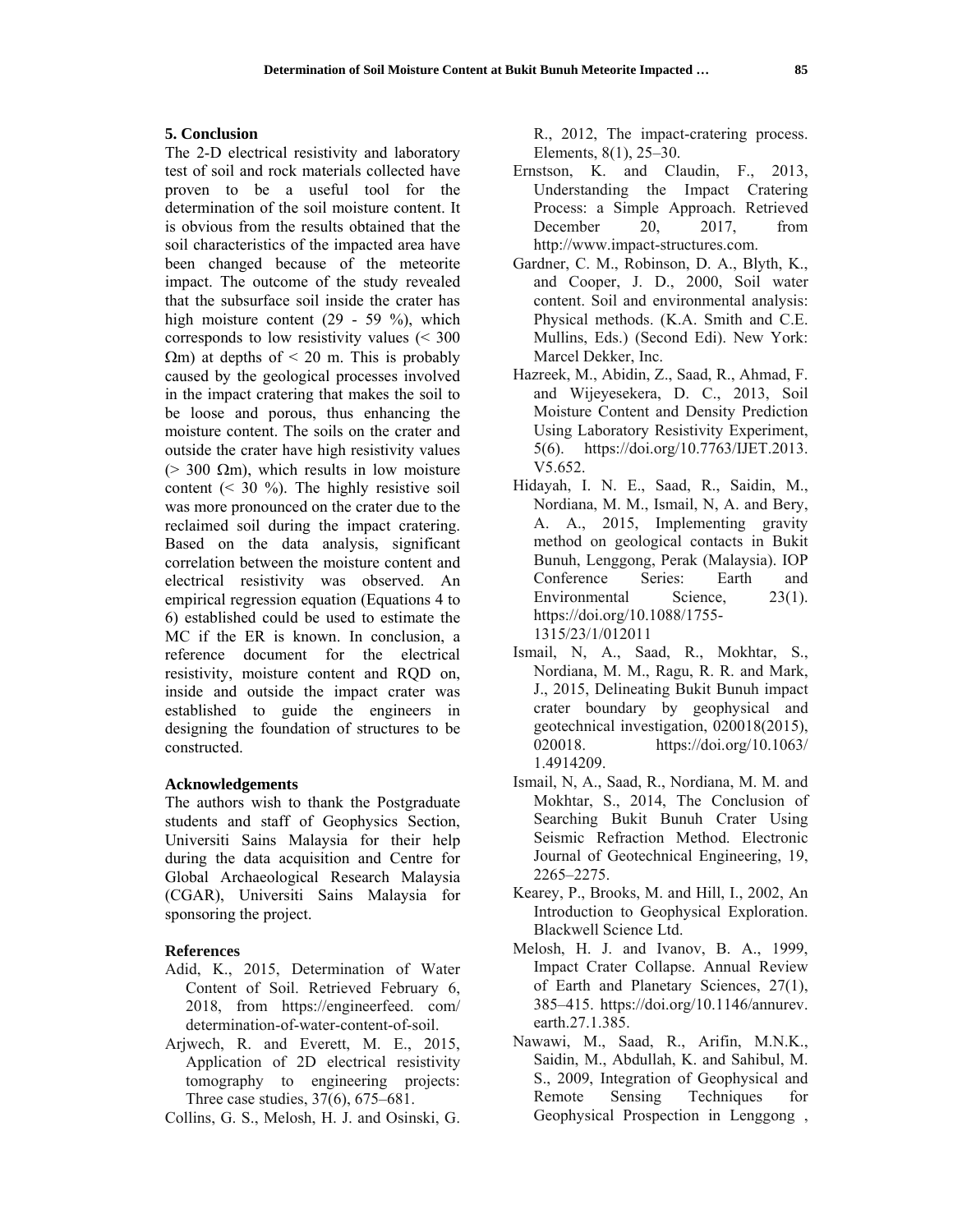Perak. In Proceeding paper on International Symposium and Exhibition on Geoinformation (pp. 4–7).

- Nawawi, M.N., Mokhtar, S., Abdullah, J. I., Sapiai, S., and Adam, N., 2004, Geophysical applications in mapping Paleolithic workshop site in Bukit Bunuh, Perak, Malaysia. In International Symposium– Imaging Technology, 7, 427–429).
- Nijland, W., van der Meijde, M., Addink, E. A. and de Jong, S. M., 2010, Detection of soil moisture and vegetation water abstraction in a mediterranean natural area using electrical resistivity tomography. Catena, 81(3), 209-216. https://doi.org/10.1016/j.catena.2010.03.0 05.
- Nordiana, M. M., Saad, R., Mokhtar, S., Nawawi, M.N.M., Ismail, N, A. and Karamah, S. S., 2012, Characteristics of subsurface materials: Integration of seismic refraction , 2-D resistivity imaging and geotechnical Characteristics of Subsurface Materials: Integration of Seismic Refraction, 2-D Resistivity Imaging and Geotechnical Borehole Logs (August 2016).
- Nur Amalina, M. K. A., Nordiana, M. M., Saad, R. and Mokhtar, S., 2012, Enhancing Magnetic Interpretation Towards Meteorite Impact Crater at Bukit Bunuh, Perak, Malaysia. In IOP Conf. Series: Earth and Environmental Science. IOP Publishing, 1–7.
- Ozcep, F., Tezel, O. and Asci, M., 2009, Correlation between electrical resistivity and soil-water content : Istanbul and Golcuk, 4(6), 362–365.
- Ozcep, F., Yıldırım, E., Tezel, O., Asci, M. and Karabulut, S., 2010, Correlation between electrical resistivity and soilwater content based artificial intelligent techniques. International Journal of Physical Sciences, 5(1), 47–56, Retrieved from http://www.academicjournals. org/IJPS.
- Pilkington, M. and Grieve, R. A. F., 1992, The geophysical signature of terrestrial impact craters. Reviews of Geophysics,  $30(2)$ ,  $161-181$ . https://doi.org/10.1029/92RG00192.
- Saad, R., Ismail, N.E.H., Nordiana, M.M., and Saidin, M., 2014, The conclusion of

searching Bukit Bunuh crater using gravity method. Electronic Journal of Geotechnical Engineering, 19, 4383– 4392.

- Saad, R., Mokhtar, S., Kiu, Y. C., Nisa, A., and Teh Saufia, A., 2012, Regional Magnetic Residual Subsurface Mapping in Bukit Bunuh, Perak, Malaysia For Potential Terrestrial Meteorite Impact Structure. Electronic Journal of Geotechnical Engineering, 17, 3599– 3604.
- Saad, R., Saidin, M.M., Muztaza, N.M., Ismail, N.A., Ismail, N.E.H., Bery, A.A., and Mohamad, E.T., 2011, Subsurface Study Using 2-D Resistivity Imaging Method for Meteorite Impact at. Electronic Journal of Geotechnical Engineering, 16(1), 1507–1513.
- Saidin, M., 1993, Kajian perbandingan tapak paleolitik Kampung Temelong dengan Kota Tampan dan sumbangannya terhadap kebudayaan zaman Pleistosein Akhir di Asia Tenggara. Malaysia Museum Journal, 32.
- Samsudin, A.R., Saidin, M., Ramli, S.H., Harun, A.R., Ariffin, M.H., Hamzah, U., and Karamah, S.S.M., 2012, Geophysical (magnetic) evidence of impact structure at Lenggong Perak, Malaysia.
- Schwartz, B.F., Schreiber, M.E., and Yan, T., 2008, Quantifying field-scale soil moisture using electrical resistivity imaging. Journal of Hydrology, 362(3–4), 234–246.

https://doi.org/10.1016/j.jhydrol.2008.08. 027.

- Selen, R., 2013, Integrated Geophysical Study Of The Keurusselkä Impact Structure, Finland.
- Siddiqui, F.I., Baharom, S., Bin, A., and Osman, S., 2012, Integrating Geo-Electrical and Geotechnical Data for Soil Characterization, 2(2), 104–106. https://doi.org/10.7763/IJAPM.2012.V2.6 3.
- Syed, B., Osman, S., Fikri, M. N. and Siddique, F. I., 2014, SCIENCE & TECHNOLOGY Correlation of Electrical Resistivity with Some Soil Parameters for the Development of Possible Prediction of Slope Stability and Bearing Capacity of Soil using Electrical Parameters. 22(September 2011), 139–152.